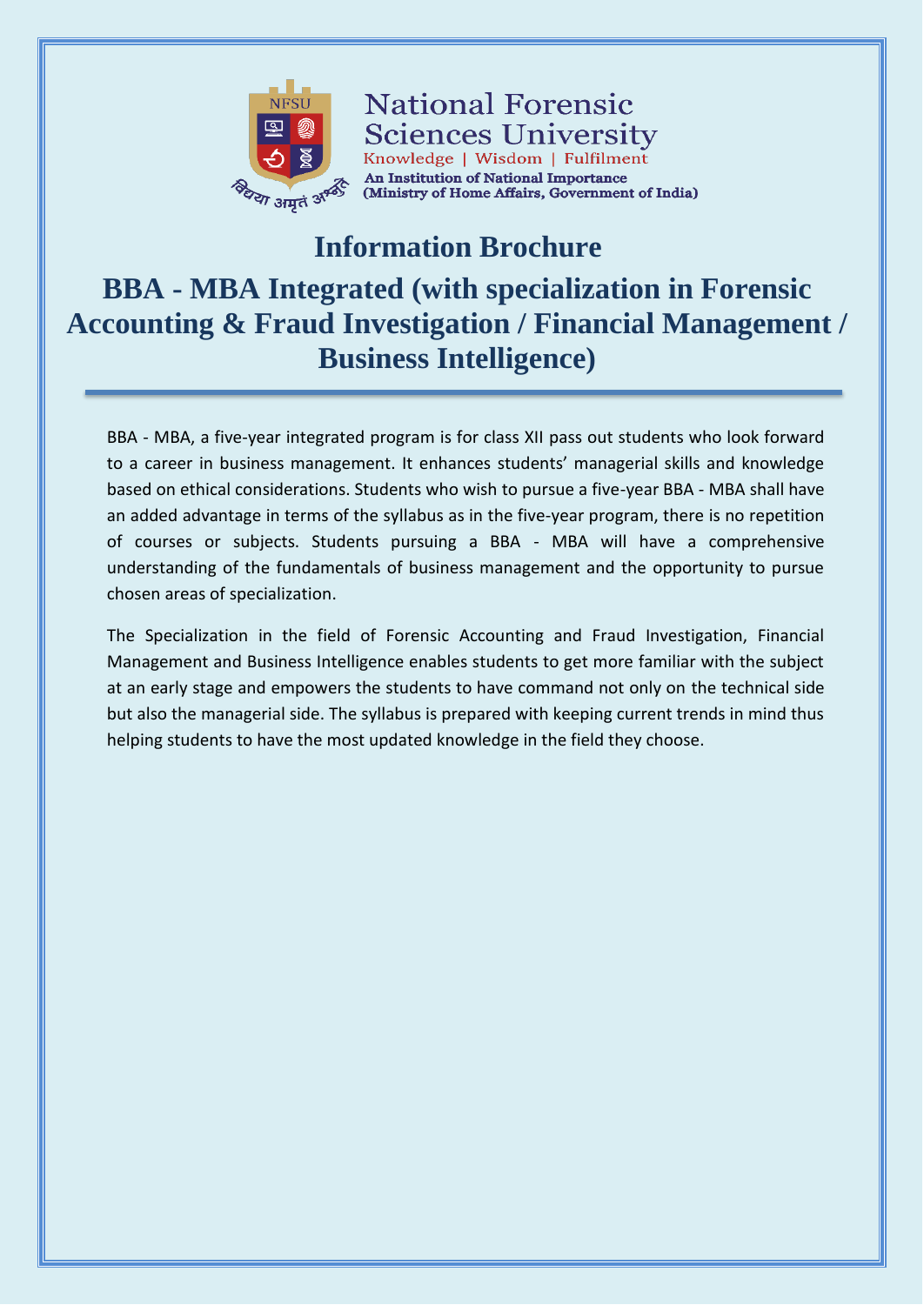

# **National Forensic Sciences University**

Knowledge | Wisdom | Fulfilment **An Institution of National Importance** (Ministry of Home Affairs, Government of India)

# **Course Structure**

#### **Semester – I**

- Paper 1: Management Concepts and Practices
- Paper 2: Forms of Business Organizations
- Paper 3: Micro Economics
- Paper 4: Financial Accounting I
- Paper 5: Business Mathematics
- Paper 6: Business Communication and Corporate Writing

#### **Semester – II**

- Paper 1: Business Environment
- Paper 2: Organizational Behavior
- Paper 3: Macro Economics
- Paper 4: Financial Accounting II
- Paper 5: Basics of Management Information System
- Paper 6: Computer Application in Business

#### **Semester – III**

- Paper 1: Marketing Management
- Paper 2: Human Resource Management
- Paper 3: Operations Management
- Paper 4: Business Statistics
- Paper 5: Auditing & Investigation

#### **Semester – IV**

- Paper 1: Startup Policy and Innovation
- Paper 2: Financial Management
- Paper 3: Research Methodology I
- Paper 4: Company Accounts
- Paper 5: Business Law I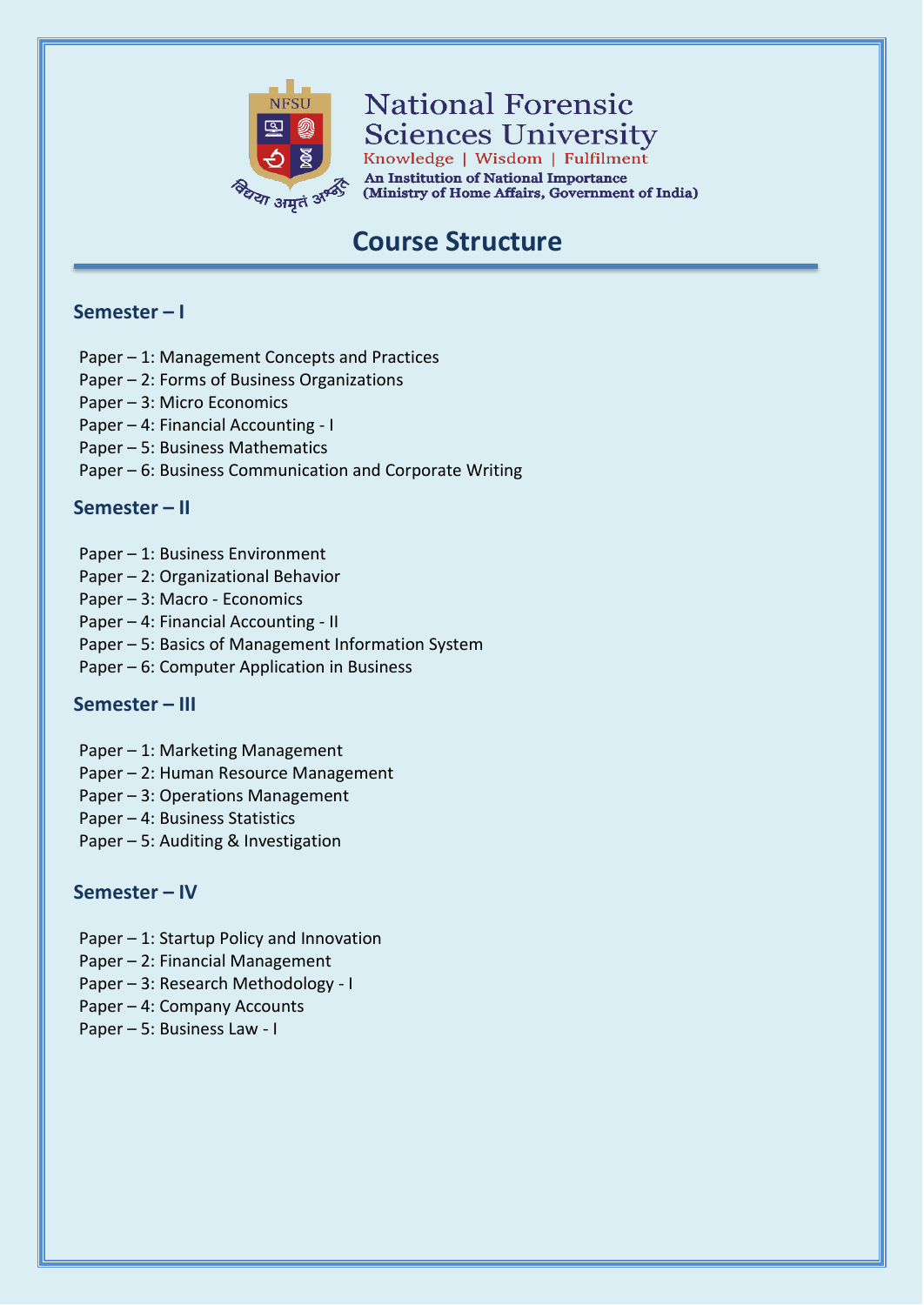### **Internship (short Term)**

#### **Semester – V**

Paper – 1: Taxation-I Paper – 2: Application of CAAT in Business Paper – 3: Research Methodology - II Paper – 4: Business Law - II Paper – 5: Cost Accounting

#### **Semester – VI**

Paper – 1: Taxation-II

Paper – 2: Financial Statement Analysis & Reporting

Paper – 3: Management Accounting

Paper – 4: Business Ethics and Corporate Governance

Paper – 5: Management Research Project

#### **Semester – VII**

| <b>Subject</b> | <b>Forensic Accounting &amp; Fraud</b><br>Investigation                    | <b>Business Intelligence</b>                          | <b>Financial Management</b>                           |
|----------------|----------------------------------------------------------------------------|-------------------------------------------------------|-------------------------------------------------------|
| Paper $-1$     | Principles of Management                                                   | Principles of Management                              | <b>Principles of Management</b>                       |
| Paper $-2$     | Corporate Communication<br>& Organizational Behaviour                      | Corporate Communication<br>& Organizational Behaviour | Corporate Communication<br>& Organizational Behaviour |
| Paper $-3$     | <b>Financial Accounting &amp;</b><br>Auditing                              | <b>Accounting for Managers</b>                        | Financial Accounting &<br>Auditing                    |
| Paper $-4$     | <b>Managerial Economics</b>                                                | <b>Managerial Economics</b>                           | <b>Managerial Economics</b>                           |
| Paper $-5$     | Introduction to Forensic<br>Science and Law                                | Introduction to Forensic<br>Science and Law           | Introduction to Forensic<br>Science and Law           |
| Paper $-6$     | Introduction to Forensic<br><b>Accounting &amp; Fraud</b><br>Investigation | <b>Introduction to Business</b><br>Intelligence       | Introduction to Financial<br>Management               |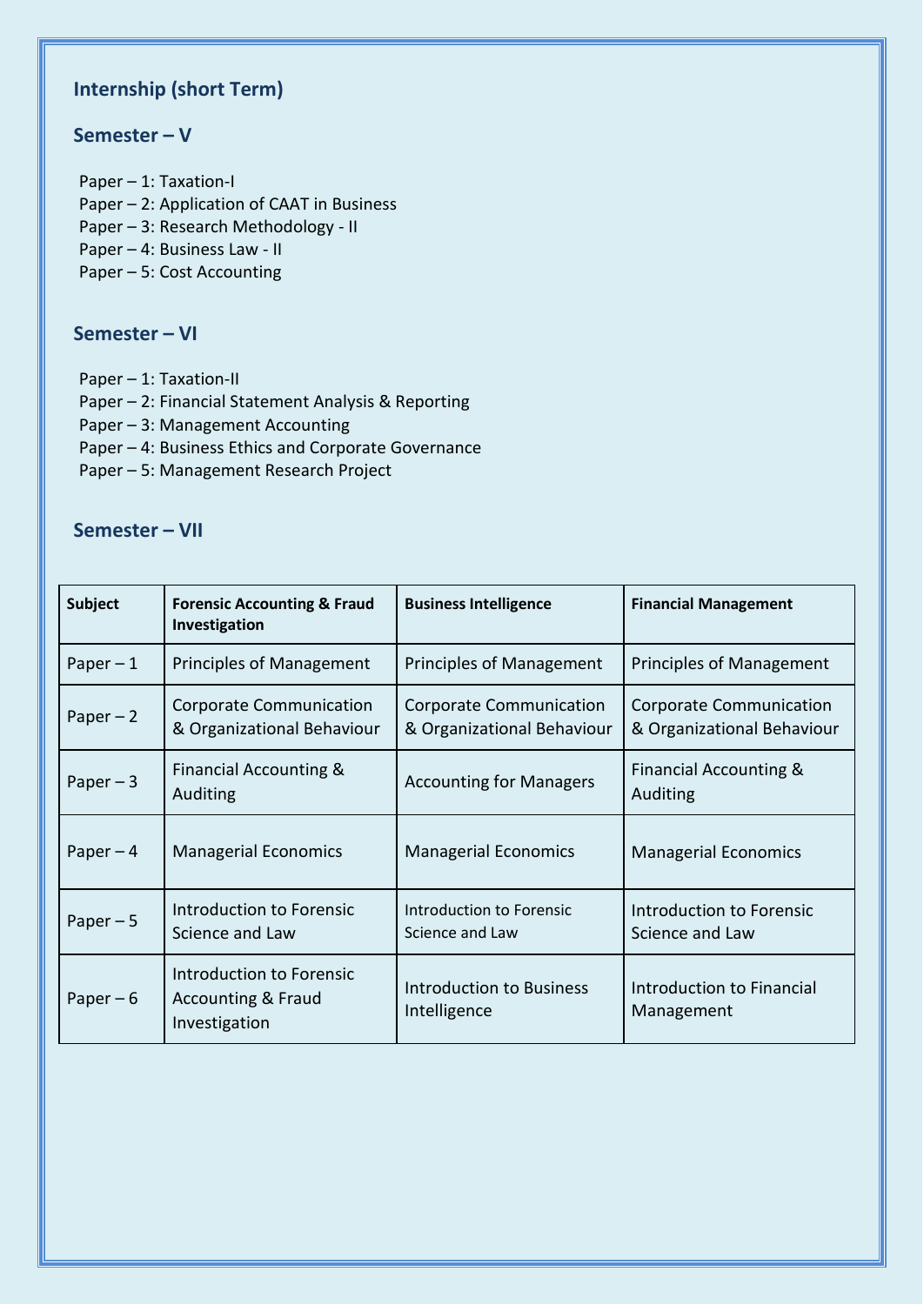| Semester - VIII    |                                                                    |                                                            |                                                                   |  |  |
|--------------------|--------------------------------------------------------------------|------------------------------------------------------------|-------------------------------------------------------------------|--|--|
| <b>Course Name</b> | <b>Forensic Accounting &amp; Fraud</b><br>Investigation            | <b>Business Intelligence</b>                               | <b>Financial Management</b>                                       |  |  |
| Paper $-1$         | <b>Management Process</b>                                          | Management process                                         | <b>Strategic Management</b>                                       |  |  |
| Paper $-2$         | <b>Financial Management</b>                                        | <b>Digital Forensics</b>                                   | Banking and Insurance<br>Management                               |  |  |
| Paper $-3$         | Data Analytics                                                     | <b>Business Analytics &amp; statistics</b>                 | International Finance and<br>foreign Exchange<br>Management       |  |  |
| Paper $-4$         | Modern Concepts of<br>Forensic Accounting &<br>Fraud Investigation | Data Management &<br>Visualization                         | <b>Financial Data Analytics and</b><br><b>Financial Modelling</b> |  |  |
| Paper $-5$         | Introduction to Python & R                                         | Introduction to Python & R                                 | <b>Corporate Tax Planning</b>                                     |  |  |
| Paper $-6$         | Quantitative Techniques &<br><b>Research Methodology</b>           | Quantitative Techniques and<br><b>Research Methodology</b> | <b>Quantitative Techniques</b><br>and Research Methodology        |  |  |

#### **Semester – IX**

| <b>Course Name</b> | <b>Forensic Accounting &amp; Fraud</b><br>Investigation         | <b>Business Intelligence</b>       | <b>Financial Management</b>                   |
|--------------------|-----------------------------------------------------------------|------------------------------------|-----------------------------------------------|
| Paper $-1$         | <b>Risk Management</b>                                          | <b>Risk Management</b>             | <b>Management Control</b><br>System           |
| Paper $-2$         | <b>Management Accounting</b>                                    | Data Science & Machine<br>Learning | Derivatives and Risk<br>Management            |
| Paper $-3$         | Digital Forensics &<br><b>Questions Document</b><br>Examination | <b>Big Data Analytics</b>          | Database Management and<br>Visualization      |
| Paper $-4$         | Database Management &<br>Visualization                          | Data Mining                        | <b>Working Capital</b><br>Management          |
| Paper $-5$         | Entrepreneurship                                                | Entrepreneurship                   | Security Analysis and<br>Portfolio Management |
| Paper $-6$         | Corporate Tax                                                   | Minor Project                      | Entrepreneurship                              |

#### **Semester – X**

Internship/Project/ Dissertation